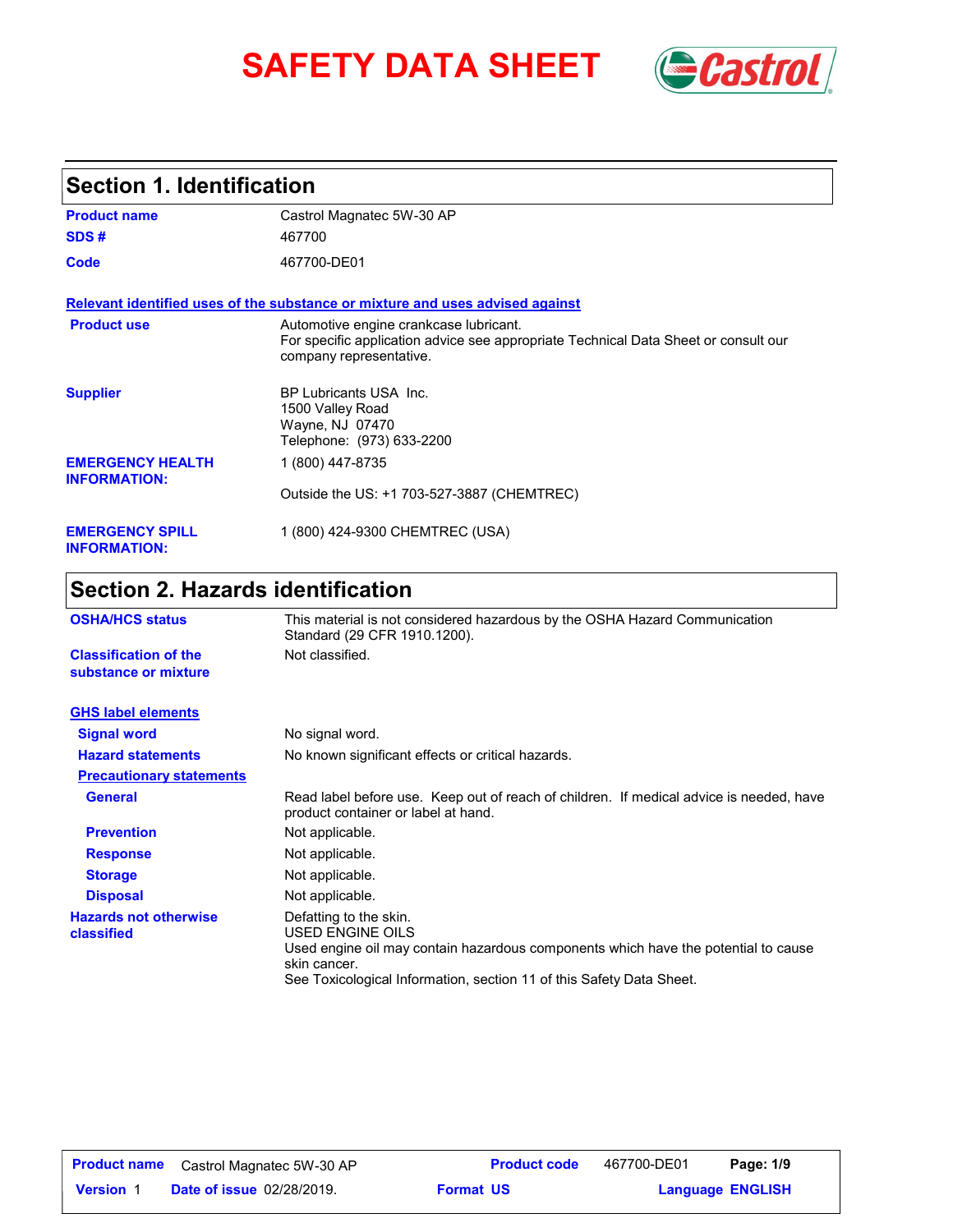### **Section 3. Composition/information on ingredients**

Mixture

|--|

| <b>Ingredient name</b>                                                                                                                          | <b>CAS number</b>                                                         | $\frac{9}{6}$                 |
|-------------------------------------------------------------------------------------------------------------------------------------------------|---------------------------------------------------------------------------|-------------------------------|
| Distillates (petroleum), hydrotreated heavy paraffinic<br>Distillates (petroleum), hydrotreated heavy paraffinic<br> Base oil - highly refined_ | 64742-54-7<br>64742-54-7<br>Varies - See Key to<br><b>l</b> abbreviations | ≥50 - ≤75<br>≥10 - ≤25<br>≤10 |

Any concentration shown as a range is to protect confidentiality or is due to batch variation.

**There are no additional ingredients present which, within the current knowledge of the supplier and in the concentrations applicable, are classified as hazardous to health and hence require reporting in this section.**

**Occupational exposure limits, if available, are listed in Section 8.**

### **Section 4. First aid measures**

#### **Description of necessary first aid measures**

| <b>Eye contact</b>                | In case of contact, immediately flush eyes with plenty of water for at least 15 minutes.<br>Eyelids should be held away from the eyeball to ensure thorough rinsing. Check for and<br>remove any contact lenses. Get medical attention. |
|-----------------------------------|-----------------------------------------------------------------------------------------------------------------------------------------------------------------------------------------------------------------------------------------|
| <b>Skin contact</b>               | Wash skin thoroughly with soap and water or use recognized skin cleanser. Remove<br>contaminated clothing and shoes. Wash clothing before reuse. Clean shoes thoroughly<br>before reuse. Get medical attention if symptoms occur.       |
| <b>Inhalation</b>                 | If inhaled, remove to fresh air. Get medical attention if symptoms occur.                                                                                                                                                               |
| <b>Ingestion</b>                  | Do not induce vomiting unless directed to do so by medical personnel. Get medical<br>attention if symptoms occur.                                                                                                                       |
| <b>Protection of first-aiders</b> | No action shall be taken involving any personal risk or without suitable training.                                                                                                                                                      |

#### **Most important symptoms/effects, acute and delayed**

**See Section 11 for more detailed information on health effects and symptoms.**

#### **Indication of immediate medical attention and special treatment needed, if necessary**

| <b>Notes to physician</b>  | Treatment should in general be symptomatic and directed to relieving any effects. |
|----------------------------|-----------------------------------------------------------------------------------|
| <b>Specific treatments</b> | No specific treatment.                                                            |

### **Section 5. Fire-fighting measures**

| <b>Extinguishing media</b>                               |                                                                                                                                                                                                |
|----------------------------------------------------------|------------------------------------------------------------------------------------------------------------------------------------------------------------------------------------------------|
| <b>Suitable extinguishing</b><br>media                   | In case of fire, use foam, dry chemical or carbon dioxide extinguisher or spray.                                                                                                               |
| Unsuitable extinguishing<br>media                        | Do not use water jet.                                                                                                                                                                          |
| <b>Specific hazards arising</b><br>from the chemical     | In a fire or if heated, a pressure increase will occur and the container may burst.                                                                                                            |
| <b>Hazardous combustion</b><br>products                  | Combustion products may include the following:<br>carbon oxides (CO, CO <sub>2</sub> ) (carbon monoxide, carbon dioxide)                                                                       |
| <b>Special protective actions</b><br>for fire-fighters   | No action shall be taken involving any personal risk or without suitable training. Promptly<br>isolate the scene by removing all persons from the vicinity of the incident if there is a fire. |
| <b>Special protective</b><br>equipment for fire-fighters | Fire-fighters should wear positive pressure self-contained breathing apparatus (SCBA)<br>and full turnout gear.                                                                                |
|                                                          |                                                                                                                                                                                                |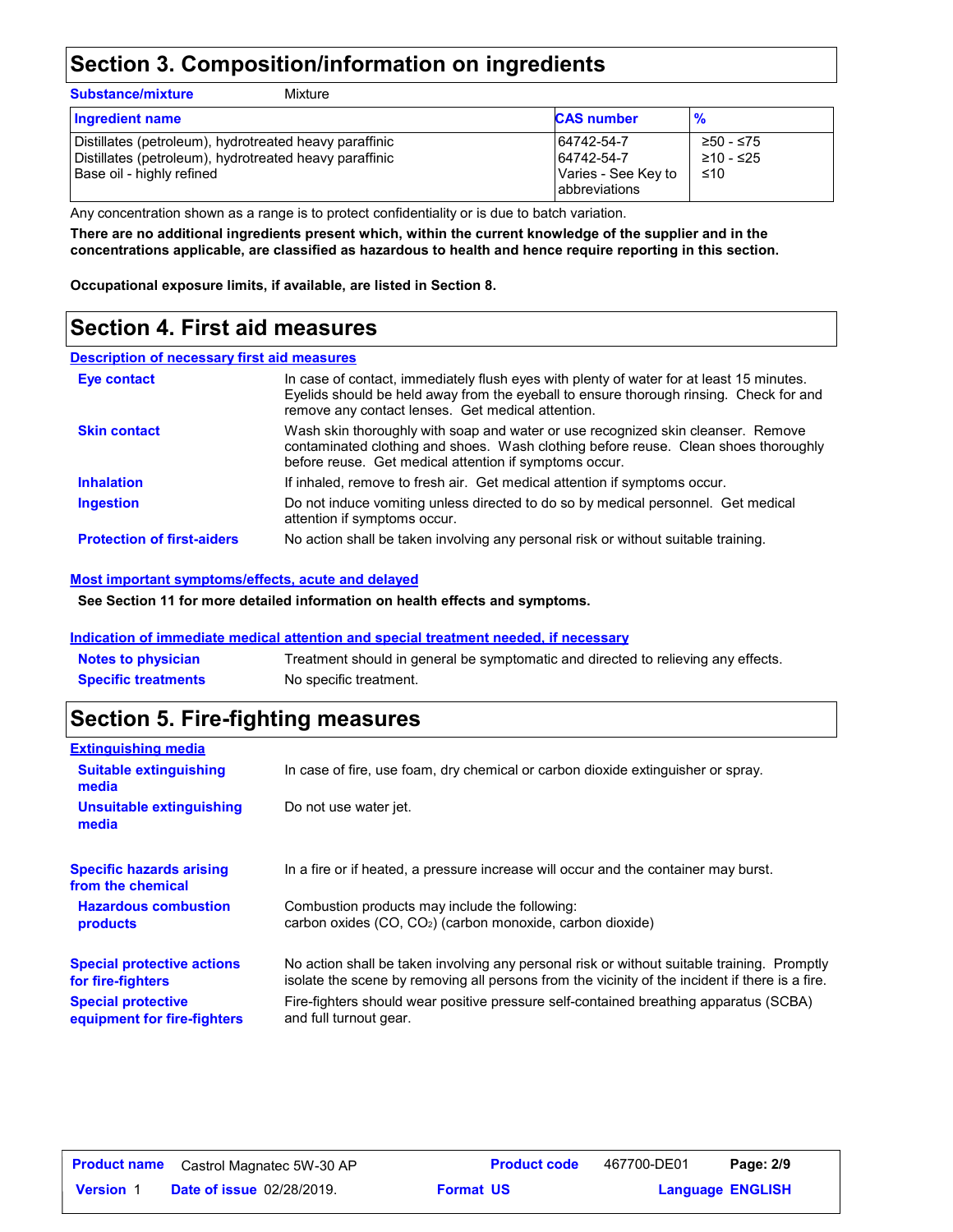### **Section 6. Accidental release measures**

|                                                              | <b>Personal precautions, protective equipment and emergency procedures</b>                                                                                                                                                                                                                                                                                                                         |  |
|--------------------------------------------------------------|----------------------------------------------------------------------------------------------------------------------------------------------------------------------------------------------------------------------------------------------------------------------------------------------------------------------------------------------------------------------------------------------------|--|
| For non-emergency<br>personnel                               | No action shall be taken involving any personal risk or without suitable training.<br>Evacuate surrounding areas. Keep unnecessary and unprotected personnel from<br>entering. Do not touch or walk through spilled material. Put on appropriate personal<br>protective equipment. Floors may be slippery; use care to avoid falling.                                                              |  |
| For emergency responders                                     | If specialized clothing is required to deal with the spillage, take note of any information in<br>Section 8 on suitable and unsuitable materials. See also the information in "For non-<br>emergency personnel".                                                                                                                                                                                   |  |
| <b>Environmental precautions</b>                             | Avoid dispersal of spilled material and runoff and contact with soil, waterways, drains<br>and sewers. Inform the relevant authorities if the product has caused environmental<br>pollution (sewers, waterways, soil or air).                                                                                                                                                                      |  |
| <b>Methods and materials for containment and cleaning up</b> |                                                                                                                                                                                                                                                                                                                                                                                                    |  |
| <b>Small spill</b>                                           | Stop leak if without risk. Move containers from spill area. Absorb with an inert material<br>and place in an appropriate waste disposal container. Dispose of via a licensed waste<br>disposal contractor.                                                                                                                                                                                         |  |
| Large spill                                                  | Stop leak if without risk. Move containers from spill area. Prevent entry into sewers,<br>water courses, basements or confined areas. Contain and collect spillage with non-<br>combustible, absorbent material e.g. sand, earth, vermiculite or diatomaceous earth and<br>place in container for disposal according to local regulations. Dispose of via a licensed<br>waste disposal contractor. |  |

### **Section 7. Handling and storage**

| <b>Precautions for safe handling</b>                                             |                                                                                                                                                                                                                                                                                                                                                                                                                                                                                                                                                                                               |
|----------------------------------------------------------------------------------|-----------------------------------------------------------------------------------------------------------------------------------------------------------------------------------------------------------------------------------------------------------------------------------------------------------------------------------------------------------------------------------------------------------------------------------------------------------------------------------------------------------------------------------------------------------------------------------------------|
| <b>Protective measures</b>                                                       | Put on appropriate personal protective equipment (see Section 8).                                                                                                                                                                                                                                                                                                                                                                                                                                                                                                                             |
| <b>Advice on general</b><br>occupational hygiene                                 | Eating, drinking and smoking should be prohibited in areas where this material is<br>handled, stored and processed. Wash thoroughly after handling. Remove contaminated<br>clothing and protective equipment before entering eating areas. See also Section 8 for<br>additional information on hygiene measures.                                                                                                                                                                                                                                                                              |
| <b>Conditions for safe storage,</b><br>including any<br><i>incompatibilities</i> | Store in accordance with local regulations. Store in original container protected from<br>direct sunlight in a dry, cool and well-ventilated area, away from incompatible materials<br>(see Section 10) and food and drink. Keep container tightly closed and sealed until<br>ready for use. Store and use only in equipment/containers designed for use with this<br>product. Containers that have been opened must be carefully resealed and kept upright<br>to prevent leakage. Do not store in unlabeled containers. Use appropriate containment<br>to avoid environmental contamination. |
| <b>Not suitable</b>                                                              | Prolonged exposure to elevated temperature                                                                                                                                                                                                                                                                                                                                                                                                                                                                                                                                                    |

### **Section 8. Exposure controls/personal protection**

#### **Control parameters**

**Occupational exposure limits**

Distillates (petroleum), hydrotreated heavy paraffinic **ACGIH TLV (United States).** 

TWA: 5 mg/m<sup>3</sup> 8 hours. Issued/Revised: 11/2009 Form: Inhalable fraction **OSHA PEL (United States).** TWA: 5 mg/m<sup>3</sup> 8 hours. Issued/Revised: 6/1993

Distillates (petroleum), hydrotreated heavy paraffinic **ACGIH TLV (United States).**

TWA: 5 mg/m<sup>3</sup> 8 hours. Issued/Revised: 11/2009 Form: Inhalable fraction **OSHA PEL (United States).** TWA: 5 mg/m<sup>3</sup> 8 hours. Issued/Revised: 6/1993

#### Base oil - highly refined **ACGIH TLV (United States). ACGIH TLV (United States).**

TWA: 5 mg/m<sup>3</sup> 8 hours. Issued/Revised:

|                  | <b>Product name</b> Castrol Magnatec 5W-30 AP | <b>Product code</b> | 467700-DE01 | Page: 3/9               |
|------------------|-----------------------------------------------|---------------------|-------------|-------------------------|
| <b>Version 1</b> | <b>Date of issue 02/28/2019.</b>              | <b>Format US</b>    |             | <b>Language ENGLISH</b> |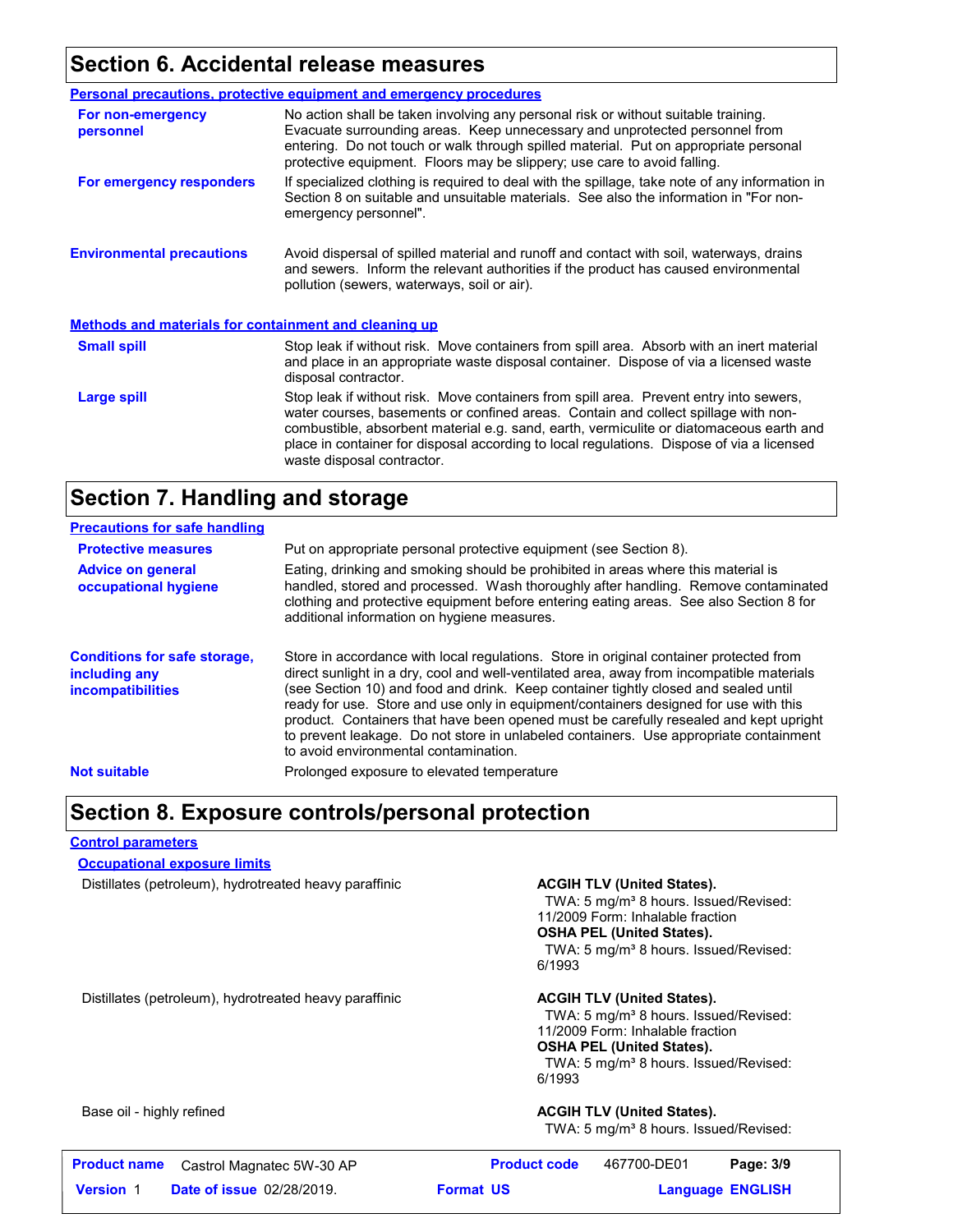### **Section 8. Exposure controls/personal protection**

11/2009 Form: Inhalable fraction **OSHA PEL (United States).** TWA: 5 mg/m<sup>3</sup> 8 hours. Issued/Revised: 6/1993

| <b>Appropriate engineering</b><br>controls | All activities involving chemicals should be assessed for their risks to health, to ensure<br>exposures are adequately controlled. Personal protective equipment should only be<br>considered after other forms of control measures (e.g. engineering controls) have been<br>suitably evaluated. Personal protective equipment should conform to appropriate<br>standards, be suitable for use, be kept in good condition and properly maintained.<br>Your supplier of personal protective equipment should be consulted for advice on<br>selection and appropriate standards. For further information contact your national<br>organisation for standards.<br>Provide exhaust ventilation or other engineering controls to keep the relevant airborne<br>concentrations below their respective occupational exposure limits.<br>The final choice of protective equipment will depend upon a risk assessment. It is<br>important to ensure that all items of personal protective equipment are compatible. |
|--------------------------------------------|------------------------------------------------------------------------------------------------------------------------------------------------------------------------------------------------------------------------------------------------------------------------------------------------------------------------------------------------------------------------------------------------------------------------------------------------------------------------------------------------------------------------------------------------------------------------------------------------------------------------------------------------------------------------------------------------------------------------------------------------------------------------------------------------------------------------------------------------------------------------------------------------------------------------------------------------------------------------------------------------------------|
| <b>Environmental exposure</b><br>controls  | Emissions from ventilation or work process equipment should be checked to ensure they<br>comply with the requirements of environmental protection legislation. In some cases,<br>fume scrubbers, filters or engineering modifications to the process equipment will be<br>necessary to reduce emissions to acceptable levels.                                                                                                                                                                                                                                                                                                                                                                                                                                                                                                                                                                                                                                                                              |
| <b>Individual protection measures</b>      |                                                                                                                                                                                                                                                                                                                                                                                                                                                                                                                                                                                                                                                                                                                                                                                                                                                                                                                                                                                                            |
| <b>Hygiene measures</b>                    | Wash hands, forearms and face thoroughly after handling chemical products, before<br>eating, smoking and using the lavatory and at the end of the working period.<br>Appropriate techniques should be used to remove potentially contaminated clothing.<br>Wash contaminated clothing before reusing. Ensure that eyewash stations and safety<br>showers are close to the workstation location.                                                                                                                                                                                                                                                                                                                                                                                                                                                                                                                                                                                                            |
| <b>Eye/face protection</b>                 | Safety glasses with side shields.                                                                                                                                                                                                                                                                                                                                                                                                                                                                                                                                                                                                                                                                                                                                                                                                                                                                                                                                                                          |
| <b>Skin protection</b>                     |                                                                                                                                                                                                                                                                                                                                                                                                                                                                                                                                                                                                                                                                                                                                                                                                                                                                                                                                                                                                            |
| <b>Hand protection</b>                     | Wear protective gloves if prolonged or repeated contact is likely. Wear chemical<br>resistant gloves. Recommended: Nitrile gloves. The correct choice of protective gloves<br>depends upon the chemicals being handled, the conditions of work and use, and the<br>condition of the gloves (even the best chemically resistant glove will break down after<br>repeated chemical exposures). Most gloves provide only a short time of protection<br>before they must be discarded and replaced. Because specific work environments and<br>material handling practices vary, safety procedures should be developed for each<br>intended application. Gloves should therefore be chosen in consultation with the supplier/<br>manufacturer and with a full assessment of the working conditions.                                                                                                                                                                                                              |
| <b>Body protection</b>                     | Use of protective clothing is good industrial practice.<br>Personal protective equipment for the body should be selected based on the task being<br>performed and the risks involved and should be approved by a specialist before handling<br>this product.<br>Cotton or polyester/cotton overalls will only provide protection against light superficial<br>contamination that will not soak through to the skin. Overalls should be laundered on a<br>regular basis. When the risk of skin exposure is high (e.g. when cleaning up spillages or<br>if there is a risk of splashing) then chemical resistant aprons and/or impervious chemical<br>suits and boots will be required.                                                                                                                                                                                                                                                                                                                      |
| <b>Other skin protection</b>               | Appropriate footwear and any additional skin protection measures should be selected<br>based on the task being performed and the risks involved and should be approved by a<br>specialist before handling this product.                                                                                                                                                                                                                                                                                                                                                                                                                                                                                                                                                                                                                                                                                                                                                                                    |
| <b>Respiratory protection</b>              | In case of insufficient ventilation, wear suitable respiratory equipment.<br>The correct choice of respiratory protection depends upon the chemicals being handled,<br>the conditions of work and use, and the condition of the respiratory equipment. Safety<br>procedures should be developed for each intended application. Respiratory protection<br>equipment should therefore be chosen in consultation with the supplier/manufacturer<br>and with a full assessment of the working conditions.                                                                                                                                                                                                                                                                                                                                                                                                                                                                                                      |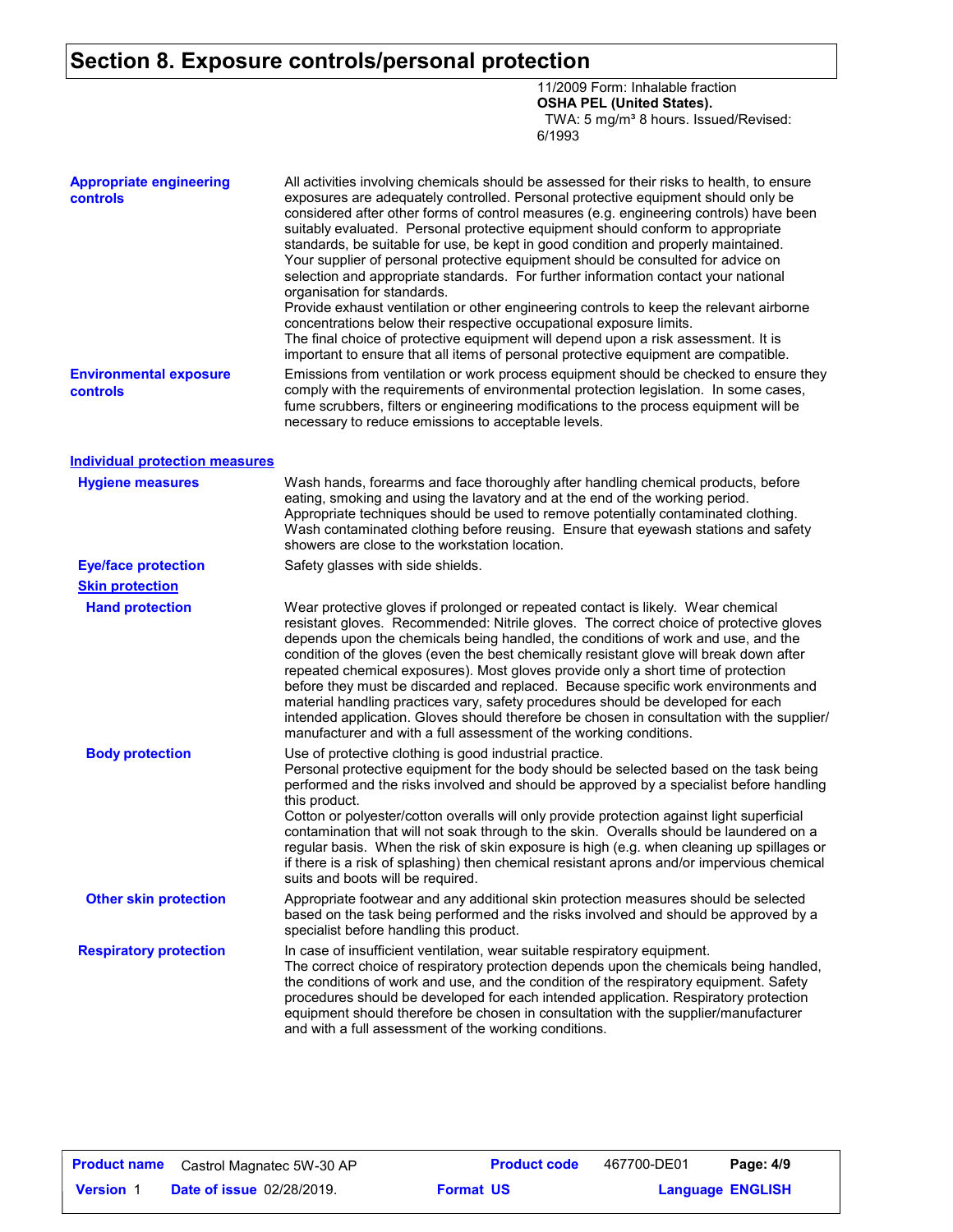### **Section 9. Physical and chemical properties**

| <b>Appearance</b>                                 |                                                                                                                                              |
|---------------------------------------------------|----------------------------------------------------------------------------------------------------------------------------------------------|
| <b>Physical state</b>                             | Liquid.                                                                                                                                      |
| Color                                             | Amber.                                                                                                                                       |
| <b>Odor</b>                                       | Not available.                                                                                                                               |
| <b>Odor threshold</b>                             | Not available.                                                                                                                               |
| pH                                                | Not available.                                                                                                                               |
| <b>Melting point</b>                              | Not available.                                                                                                                               |
| <b>Boiling point</b>                              | Not available.                                                                                                                               |
| <b>Flash point</b>                                | Closed cup: 204.5°C (400.1°F) [Pensky-Martens.]                                                                                              |
| <b>Pour point</b>                                 | -36 $^{\circ}$ C                                                                                                                             |
| <b>Evaporation rate</b>                           | Not available.                                                                                                                               |
| <b>Flammability (solid, gas)</b>                  | Not applicable. Based on - Physical state                                                                                                    |
| Lower and upper explosive<br>(flammable) limits   | Not available.                                                                                                                               |
| <b>Vapor pressure</b>                             | Not available.                                                                                                                               |
| <b>Vapor density</b>                              | Not available.                                                                                                                               |
| <b>Density</b>                                    | <1000 kg/m <sup>3</sup> (<1 g/cm <sup>3</sup> ) at 15 <sup>°</sup> C                                                                         |
| <b>Solubility</b>                                 | insoluble in water.                                                                                                                          |
| <b>Partition coefficient: n-</b><br>octanol/water | Not available.                                                                                                                               |
| <b>Auto-ignition temperature</b>                  | Not available.                                                                                                                               |
| <b>Decomposition temperature</b>                  | Not available.                                                                                                                               |
| <b>Viscosity</b>                                  | Kinematic: 65.64 mm <sup>2</sup> /s (65.64 cSt) at 40 $^{\circ}$ C<br>Kinematic: 10.4 to 12.5 mm <sup>2</sup> /s (10.4 to 12.5 cSt) at 100°C |

### **Section 10. Stability and reactivity**

| <b>Reactivity</b>                            | No specific test data available for this product. Refer to Conditions to avoid and<br>Incompatible materials for additional information.                                |
|----------------------------------------------|-------------------------------------------------------------------------------------------------------------------------------------------------------------------------|
| <b>Chemical stability</b>                    | The product is stable.                                                                                                                                                  |
| <b>Possibility of hazardous</b><br>reactions | Under normal conditions of storage and use, hazardous reactions will not occur.<br>Under normal conditions of storage and use, hazardous polymerization will not occur. |
| <b>Conditions to avoid</b>                   | Avoid all possible sources of ignition (spark or flame).                                                                                                                |
| Incompatible materials                       | Reactive or incompatible with the following materials: oxidizing materials.                                                                                             |
| <b>Hazardous decomposition</b><br>products   | Under normal conditions of storage and use, hazardous decomposition products should<br>not be produced.                                                                 |

### **Section 11. Toxicological information**

### **Information on the likely routes of exposure Eye contact** No known significant effects or critical hazards. **Aspiration hazard Name Result** Distillates (petroleum), hydrotreated heavy paraffinic <br>
ASPIRATION HAZARD - Category 1 Routes of entry anticipated: Dermal, Inhalation. **Potential acute health effects Information on toxicological effects Date of issue** 02/28/2019. **Version** 1 **Format Language Product name** Castrol Magnatec 5W-30 AP **Product code** 467700-DE01 **Page: 5/9 Language ENGLISH** 467700-DE01 **Format US**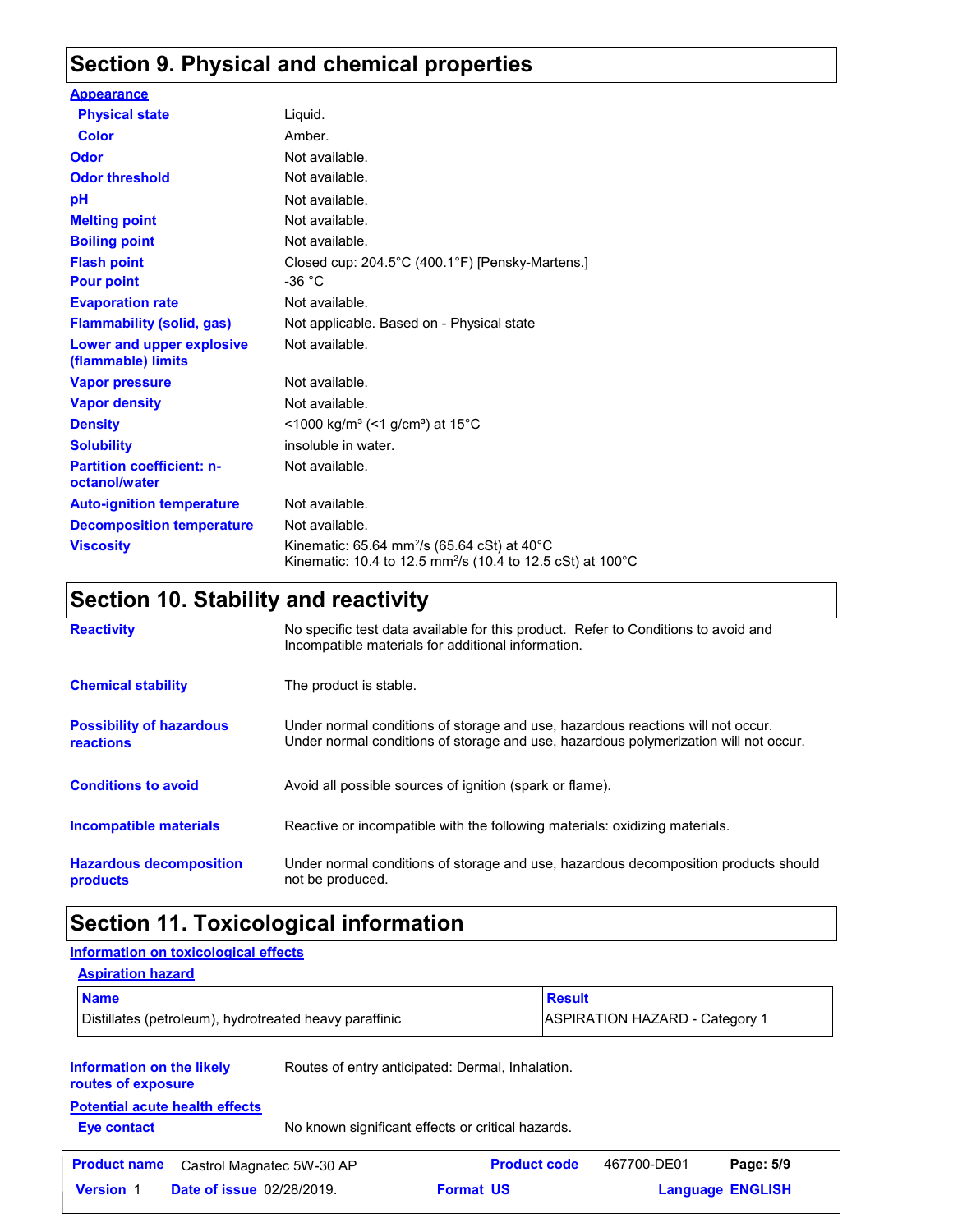## **Section 11. Toxicological information**

| <b>Skin contact</b>                     | No known significant effects or critical hazards.                                                                                                                                                                                                                                                                                                                                                                  |  |  |  |
|-----------------------------------------|--------------------------------------------------------------------------------------------------------------------------------------------------------------------------------------------------------------------------------------------------------------------------------------------------------------------------------------------------------------------------------------------------------------------|--|--|--|
| <b>Inhalation</b>                       | Vapor inhalation under ambient conditions is not normally a problem due to low vapor<br>pressure.                                                                                                                                                                                                                                                                                                                  |  |  |  |
| <b>Ingestion</b>                        | No known significant effects or critical hazards.                                                                                                                                                                                                                                                                                                                                                                  |  |  |  |
|                                         | <b>Symptoms related to the physical, chemical and toxicological characteristics</b>                                                                                                                                                                                                                                                                                                                                |  |  |  |
| <b>Eye contact</b>                      | No specific data.                                                                                                                                                                                                                                                                                                                                                                                                  |  |  |  |
| <b>Skin contact</b>                     | Adverse symptoms may include the following:<br>irritation<br>dryness<br>cracking                                                                                                                                                                                                                                                                                                                                   |  |  |  |
| <b>Inhalation</b>                       | No specific data.                                                                                                                                                                                                                                                                                                                                                                                                  |  |  |  |
| <b>Ingestion</b>                        | No specific data.                                                                                                                                                                                                                                                                                                                                                                                                  |  |  |  |
|                                         | Delayed and immediate effects and also chronic effects from short and long term exposure                                                                                                                                                                                                                                                                                                                           |  |  |  |
| <b>Short term exposure</b>              |                                                                                                                                                                                                                                                                                                                                                                                                                    |  |  |  |
| <b>Potential immediate</b><br>effects   | Not available.                                                                                                                                                                                                                                                                                                                                                                                                     |  |  |  |
| <b>Potential delayed effects</b>        | Not available.                                                                                                                                                                                                                                                                                                                                                                                                     |  |  |  |
| <b>Long term exposure</b>               |                                                                                                                                                                                                                                                                                                                                                                                                                    |  |  |  |
| <b>Potential immediate</b><br>effects   | Not available.                                                                                                                                                                                                                                                                                                                                                                                                     |  |  |  |
| <b>Potential delayed effects</b>        | Not available.                                                                                                                                                                                                                                                                                                                                                                                                     |  |  |  |
| <b>Potential chronic health effects</b> |                                                                                                                                                                                                                                                                                                                                                                                                                    |  |  |  |
| <b>General</b>                          | <b>USED ENGINE OILS</b><br>Combustion products resulting from the operation of internal combustion engines<br>contaminate engine oils during use. Used engine oil may contain hazardous<br>components which have the potential to cause skin cancer. Frequent or prolonged<br>contact with all types and makes of used engine oil must therefore be avoided and a<br>high standard of personal hygiene maintained. |  |  |  |
| <b>Carcinogenicity</b>                  | No known significant effects or critical hazards.                                                                                                                                                                                                                                                                                                                                                                  |  |  |  |
| <b>Mutagenicity</b>                     | No known significant effects or critical hazards.                                                                                                                                                                                                                                                                                                                                                                  |  |  |  |
| <b>Teratogenicity</b>                   | No known significant effects or critical hazards.                                                                                                                                                                                                                                                                                                                                                                  |  |  |  |
| <b>Developmental effects</b>            | No known significant effects or critical hazards.                                                                                                                                                                                                                                                                                                                                                                  |  |  |  |
| <b>Fertility effects</b>                | No known significant effects or critical hazards.                                                                                                                                                                                                                                                                                                                                                                  |  |  |  |
| Numawiaal maaaaruga of taylaltu         |                                                                                                                                                                                                                                                                                                                                                                                                                    |  |  |  |

#### **Numerical measures of toxicity**

**Acute toxicity estimates**

Not available.

### **Section 12. Ecological information**

**Toxicity**

No testing has been performed by the manufacturer.

#### **Persistence and degradability**

Expected to be biodegradable.

#### **Bioaccumulative potential**

This product is not expected to bioaccumulate through food chains in the environment.

#### **Mobility in soil**

| <b>Product name</b> | Castrol Magnatec 5W-30 AP        |                  | <b>Product code</b> | 467700-DE01 | Page: 6/9               |  |
|---------------------|----------------------------------|------------------|---------------------|-------------|-------------------------|--|
| <b>Version 1</b>    | <b>Date of issue 02/28/2019.</b> | <b>Format US</b> |                     |             | <b>Language ENGLISH</b> |  |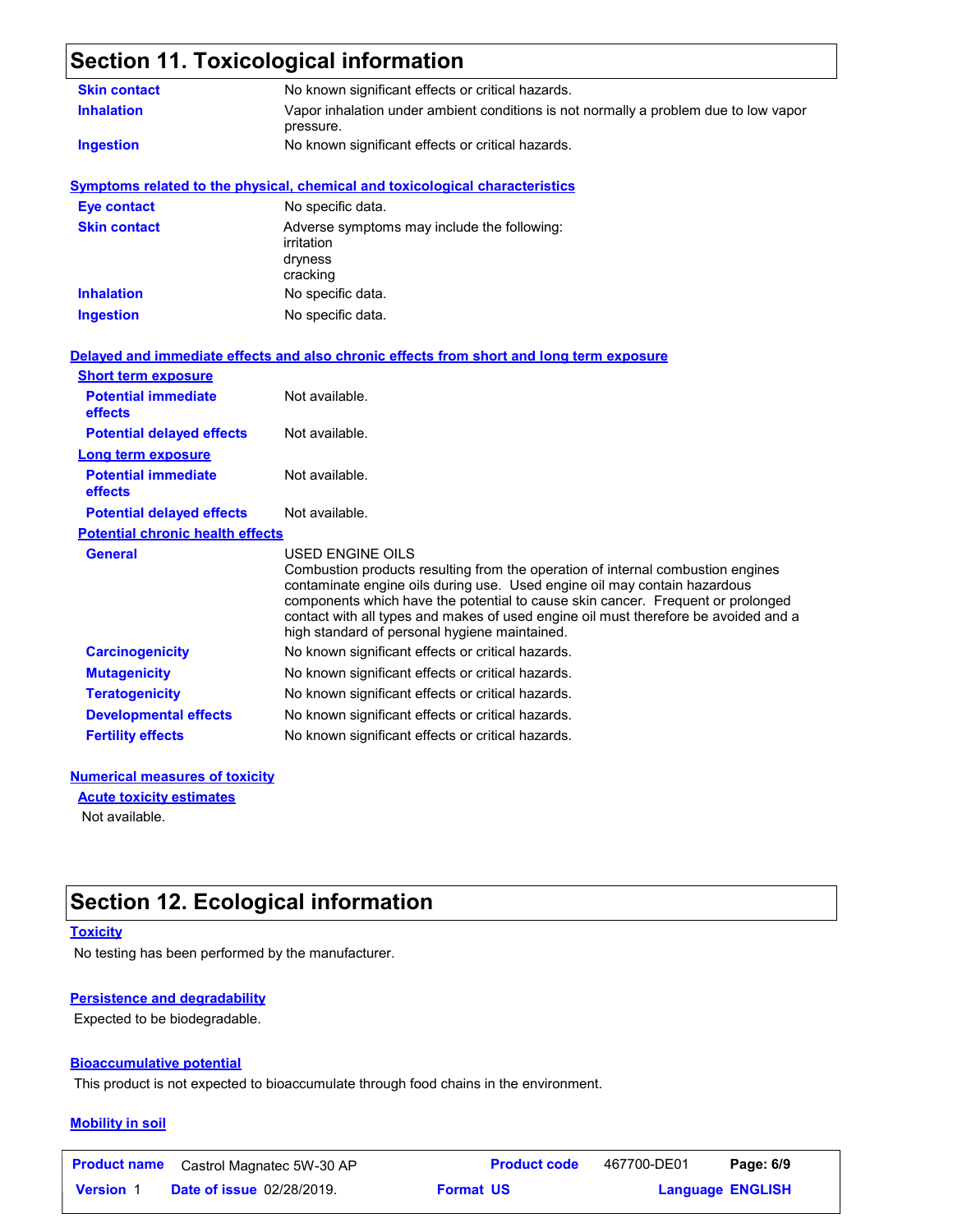### **Section 12. Ecological information**

| <b>Soil/water partition</b><br>coefficient (K <sub>oc</sub> ) | Not available.                                                                                                            |  |  |  |
|---------------------------------------------------------------|---------------------------------------------------------------------------------------------------------------------------|--|--|--|
| <b>Mobility</b>                                               | Spillages may penetrate the soil causing ground water contamination.                                                      |  |  |  |
| <b>Other adverse effects</b>                                  | No known significant effects or critical hazards.                                                                         |  |  |  |
| <b>Other ecological information</b>                           | Spills may form a film on water surfaces causing physical damage to organisms. Oxygen<br>transfer could also be impaired. |  |  |  |

### **Section 13. Disposal considerations**

**Disposal methods**

The generation of waste should be avoided or minimized wherever possible. Significant quantities of waste product residues should not be disposed of via the foul sewer but processed in a suitable effluent treatment plant. Dispose of surplus and non-recyclable products via a licensed waste disposal contractor. Disposal of this product, solutions and any by-products should at all times comply with the requirements of environmental protection and waste disposal legislation and any regional local authority requirements. Waste packaging should be recycled. Incineration or landfill should only be considered when recycling is not feasible. This material and its container must be disposed of in a safe way. Empty containers or liners may retain some product residues. Avoid dispersal of spilled material and runoff and contact with soil, waterways, drains and sewers.

### **Section 14. Transport information**

|                                      | <b>DOT Classification</b> | <b>TDG Classification</b> | <b>IMDG</b>    | <b>IATA</b>    |
|--------------------------------------|---------------------------|---------------------------|----------------|----------------|
| <b>UN</b> number                     | Not available.            | Not available.            | Not regulated. | Not regulated. |
| <b>UN proper</b><br>shipping name    | Not available.            | Not available.            |                |                |
| <b>Transport</b><br>hazard class(es) | Not available.            | Not available.            |                |                |
| <b>Packing group</b>                 |                           | $\overline{\phantom{0}}$  |                | ۰              |
| <b>Environmental</b><br>hazards      | No.                       | No.                       | No.            | No.            |
| <b>Additional</b><br>information     |                           |                           |                |                |

**Special precautions for user** Not available.

**Transport in bulk according to Annex II of MARPOL and the IBC Code**

### **Section 15. Regulatory information**

**U.S. Federal regulations SARA 302/304 Composition/information on ingredients United States inventory** All components are listed or exempted. **(TSCA 8b)**

No products were found.

### **SARA 311/312 Classification**

**SARA 313**

Not applicable.

Not available.

**Date of issue** 02/28/2019. **Version** 1 **Format Language Product name** Castrol Magnatec 5W-30 AP **Product code** 467700-DE01 **Page: 7/9** |

467700-DE01 Page: 7/9

```
Language ENGLISH
```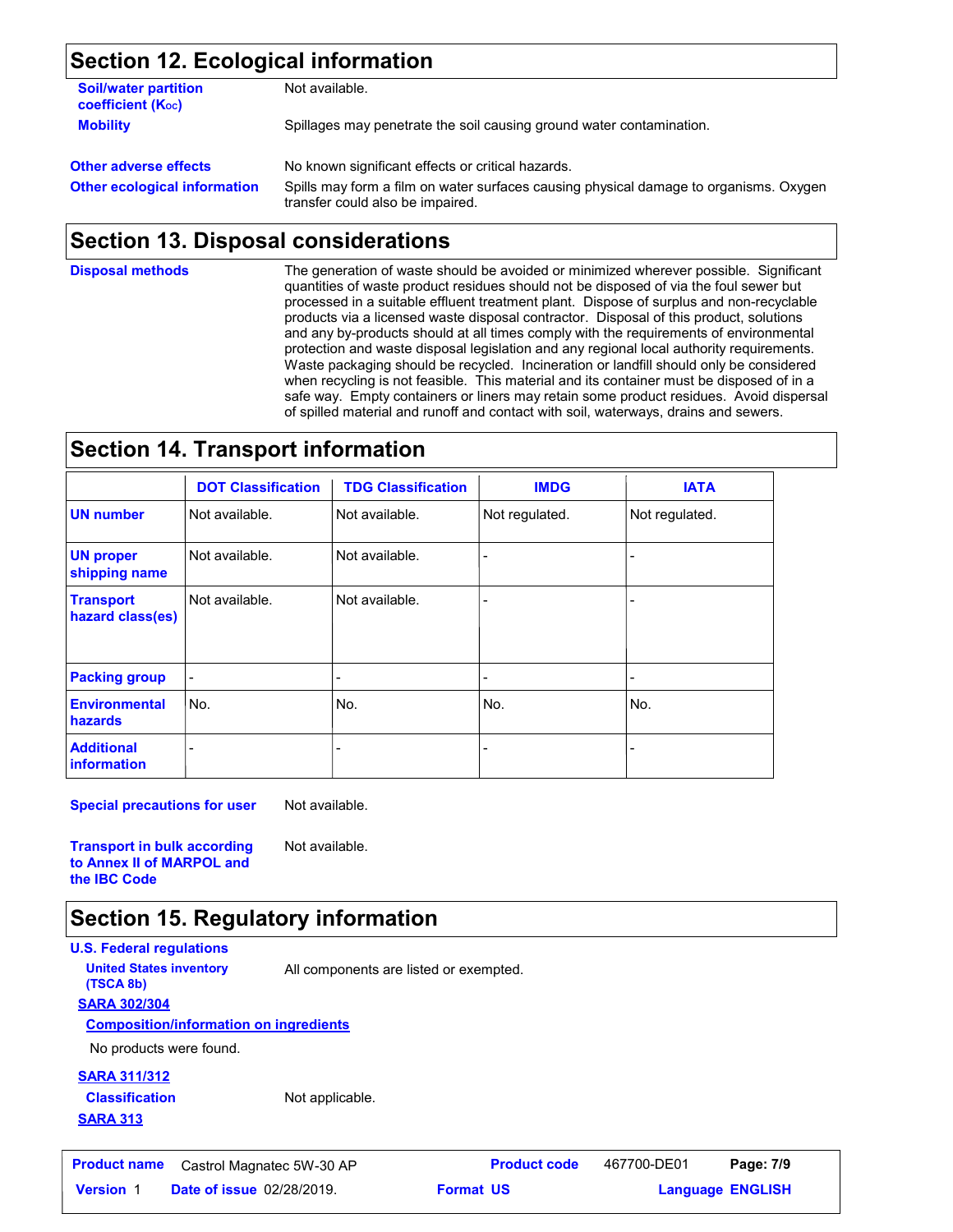## **Section 15. Regulatory information**

| <b>Form R - Reporting</b><br><b>requirements</b>                | This product does not contain any hazardous ingredients at or above regulated<br>thresholds.                                   |
|-----------------------------------------------------------------|--------------------------------------------------------------------------------------------------------------------------------|
| <b>Supplier notification</b>                                    | This product does not contain any hazardous ingredients at or above regulated<br>thresholds.                                   |
| <b>State regulations</b>                                        |                                                                                                                                |
| <b>Massachusetts</b>                                            | The following components are listed: OIL MIST, MINERAL; OIL MIST, MINERAL                                                      |
| <b>New Jersey</b>                                               | None of the components are listed.                                                                                             |
| <b>Pennsylvania</b>                                             | None of the components are listed.                                                                                             |
| <b>California Prop. 65</b>                                      |                                                                                                                                |
|                                                                 | No products were found.                                                                                                        |
| <b>Other regulations</b>                                        |                                                                                                                                |
| <b>Australia inventory (AICS)</b>                               | All components are listed or exempted.                                                                                         |
| <b>Canada inventory</b>                                         | All components are listed or exempted.                                                                                         |
| <b>China inventory (IECSC)</b>                                  | All components are listed or exempted.                                                                                         |
| <b>Japan inventory (ENCS)</b>                                   | All components are listed or exempted.                                                                                         |
| <b>Korea inventory (KECI)</b>                                   | All components are listed or exempted.                                                                                         |
| <b>Philippines inventory</b><br>(PICCS)                         | All components are listed or exempted.                                                                                         |
| <b>Taiwan Chemical</b><br><b>Substances Inventory</b><br>(TCSI) | All components are listed or exempted.                                                                                         |
| <b>REACH Status</b>                                             | The company, as identified in Section 1, sells this product in the EU in compliance with<br>the current requirements of REACH. |

### **Section 16. Other information**

### **National Fire Protection Association (U.S.A.)**



| <b>History</b>                    |                                                                                                                                                                                                                                                                                                                                                                                                                                                                                                                                                                                                                                                                                                                                                                                                                                                                                                                                                                                                                                                                                                                                                                                                                                                                                  |
|-----------------------------------|----------------------------------------------------------------------------------------------------------------------------------------------------------------------------------------------------------------------------------------------------------------------------------------------------------------------------------------------------------------------------------------------------------------------------------------------------------------------------------------------------------------------------------------------------------------------------------------------------------------------------------------------------------------------------------------------------------------------------------------------------------------------------------------------------------------------------------------------------------------------------------------------------------------------------------------------------------------------------------------------------------------------------------------------------------------------------------------------------------------------------------------------------------------------------------------------------------------------------------------------------------------------------------|
| Date of issue/Date of<br>revision | 02/28/2019.                                                                                                                                                                                                                                                                                                                                                                                                                                                                                                                                                                                                                                                                                                                                                                                                                                                                                                                                                                                                                                                                                                                                                                                                                                                                      |
| Date of previous issue            | No previous validation.                                                                                                                                                                                                                                                                                                                                                                                                                                                                                                                                                                                                                                                                                                                                                                                                                                                                                                                                                                                                                                                                                                                                                                                                                                                          |
| <b>Prepared by</b>                | <b>Product Stewardship Group</b>                                                                                                                                                                                                                                                                                                                                                                                                                                                                                                                                                                                                                                                                                                                                                                                                                                                                                                                                                                                                                                                                                                                                                                                                                                                 |
| <b>Key to abbreviations</b>       | ACGIH = American Conference of Industrial Hygienists<br>ATE = Acute Toxicity Estimate<br>BCF = Bioconcentration Factor<br>CAS Number = Chemical Abstracts Service Registry Number<br>GHS = Globally Harmonized System of Classification and Labelling of Chemicals<br>IATA = International Air Transport Association<br>IBC = Intermediate Bulk Container<br>IMDG = International Maritime Dangerous Goods<br>LogPow = logarithm of the octanol/water partition coefficient<br>MARPOL = International Convention for the Prevention of Pollution From Ships, 1973 as<br>modified by the Protocol of 1978. ("Marpol" = marine pollution)<br>OEL = Occupational Exposure Limit<br>SDS = Safety Data Sheet<br>STEL = Short term exposure limit<br>TWA = Time weighted average<br>UN = United Nations<br>UN Number = United Nations Number, a four digit number assigned by the United<br>Nations Committee of Experts on the Transport of Dangerous Goods.<br>Varies = may contain one or more of the following 64741-88-4, 64741-89-5, 64741-95-3,<br>64741-96-4, 64742-01-4, 64742-44-5, 64742-45-6, 64742-52-5, 64742-53-6, 64742-54-7,<br>64742-55-8, 64742-56-9, 64742-57-0, 64742-58-1, 64742-62-7, 64742-63-8, 64742-65-0,<br>64742-70-7, 72623-85-9, 72623-86-0, 72623-87-1 |
| <b>Product name</b>               | 467700-DE01<br><b>Product code</b><br>Page: 8/9<br>Castrol Magnatec 5W-30 AP                                                                                                                                                                                                                                                                                                                                                                                                                                                                                                                                                                                                                                                                                                                                                                                                                                                                                                                                                                                                                                                                                                                                                                                                     |

| <b>Product name</b> | Castrol Magnatec 5W-30 AP        |                  | <b>Product code</b> | 467700-DE01             | Page: 8/9 |  |
|---------------------|----------------------------------|------------------|---------------------|-------------------------|-----------|--|
| <b>Version 1</b>    | <b>Date of issue 02/28/2019.</b> | <b>Format US</b> |                     | <b>Language ENGLISH</b> |           |  |